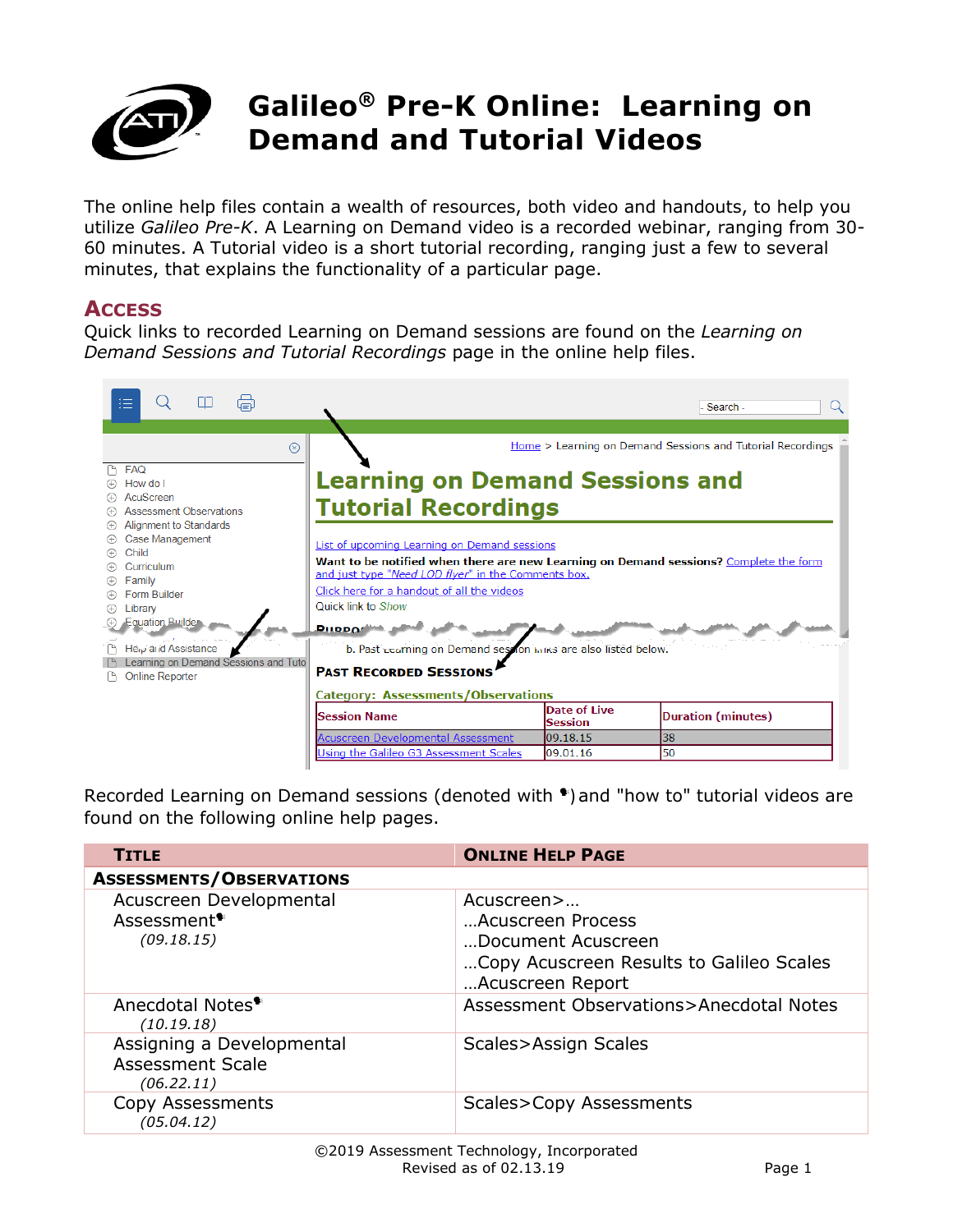| <b>TITLE</b>                                                              | <b>ONLINE HELP PAGE</b>                                                                                                                                                            |  |  |  |
|---------------------------------------------------------------------------|------------------------------------------------------------------------------------------------------------------------------------------------------------------------------------|--|--|--|
| Entering Ongoing Observations <sup>*</sup><br>(10.18.17)                  | Assessment Observation><br>Enter Observation by Child<br>Enter Observation by Goal<br>Enter Observation by Class                                                                   |  |  |  |
| Initial Observations for the New                                          | Assessment Observation>Establish Baseline                                                                                                                                          |  |  |  |
| Program Year <sup>•</sup><br>(09.21.17)                                   | Observation                                                                                                                                                                        |  |  |  |
| Using the Galileo G3 Assessment<br>Scales <sup>*</sup><br>(10.04.16)      | Assessment Observation> Developmental<br>Assessment                                                                                                                                |  |  |  |
| <b>Update Planning Suggestion</b><br>(05.07.09)                           | Assessment Observation>Update Planning<br>Levels                                                                                                                                   |  |  |  |
| <b>CURRICULUM</b>                                                         |                                                                                                                                                                                    |  |  |  |
| Assessment and Curriculum Fidelity<br>Tools <sup>*</sup><br>(07.12.17)    | Curriculum>Assessment and Curriculum<br>Fidelity                                                                                                                                   |  |  |  |
| Copy a Lesson Plan<br>(05.11.12)                                          | Curriculum>Lesson Plans>Copy a Lesson<br>Plan                                                                                                                                      |  |  |  |
| Creating Class Activities <sup>*</sup><br>(04.17.18)                      | Curriculum>Activities><br>Create an Activity<br>Copy an Activity<br>Delete an Activity<br>Edit an Activity                                                                         |  |  |  |
| Creating Class Lesson Plans <sup>®</sup><br>(03.08.18)                    | Curriculum>Lesson Plans>Create a Lesson<br>Plan                                                                                                                                    |  |  |  |
| <b>Curriculum Maps</b><br>(05.10.12)                                      | Curriculum>Curriculum Maps                                                                                                                                                         |  |  |  |
| Delete a Lesson Plan<br>(05.11.12)                                        | Curriculum>Lesson Plans>Delete a Lesson<br>Plan                                                                                                                                    |  |  |  |
| Edit a Lesson Plan<br>(05.11.12)                                          | Curriculum>Lesson Plans>Edit a Lesson Plan                                                                                                                                         |  |  |  |
| Linking Assessment to Lesson<br>Planning <sup>*</sup>                     | Curriculum>Linking Development<br>Assessment and Lesson Planning                                                                                                                   |  |  |  |
| (11.15.17)<br>Using Galileo's Model Curriculum <sup>®</sup><br>(02.13.19) | Curriculum>Model Lesson Plans Overview                                                                                                                                             |  |  |  |
| <b>DATA MANAGEMENT</b>                                                    |                                                                                                                                                                                    |  |  |  |
| Agency-Created Custom Child Forms <sup>®</sup><br>(04.21.16)              | Form Builder><br>Form Builder<br>Form Builder Guidelines<br>Create a New Form<br>Create Ranking Form Values<br>Delete a Form<br>Enter Ranking Form Values<br>Edit an Existing Form |  |  |  |
| Change Galileo Pre-K Password<br>(01.04.17)                               | Setup>User Accounts>Change Password                                                                                                                                                |  |  |  |
| <b>Check Class Roster</b><br>(05.01.12)                                   | Child>Child Roster                                                                                                                                                                 |  |  |  |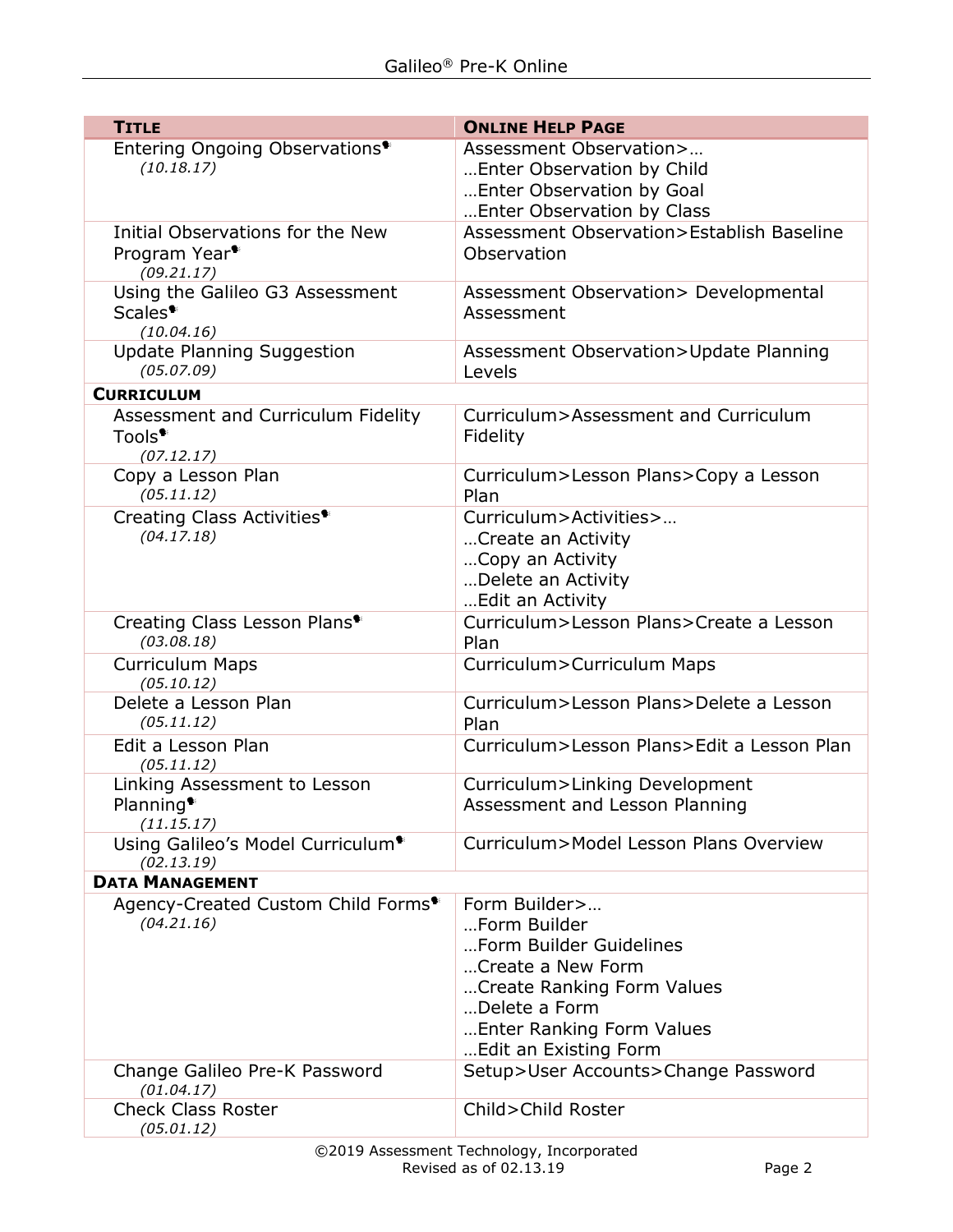| <b>TITLE</b>                                                                         | <b>ONLINE HELP PAGE</b>                                  |  |  |
|--------------------------------------------------------------------------------------|----------------------------------------------------------|--|--|
| Completing Forms <sup>*</sup>                                                        | Learning on Demand Sessions and Tutorial                 |  |  |
| (07.28.15)<br><b>Implementing Galileo for Returning</b>                              | Recordings page<br>Setup>Data>Annual Data Setup          |  |  |
| Users (Annual Data Setup) <sup>*</sup><br>(06.17.16)                                 |                                                          |  |  |
| Using the Enhanced Child Enrollment<br>Tools <sup>•</sup>                            | $Child$ $\overline{\phantom{A}}$<br>Manage Child Records |  |  |
| (07.25.18)                                                                           | Search for a Child                                       |  |  |
|                                                                                      | Add a New Child                                          |  |  |
|                                                                                      | Enroll a Child<br>Drop a Child                           |  |  |
|                                                                                      | Delete a Child                                           |  |  |
| Managing Family and Siblings                                                         | Family>                                                  |  |  |
| Information <sup>*</sup><br>(01.18.18)                                               | Add a Family Member<br>Remove a Family Member            |  |  |
|                                                                                      | Add a Sibling to a Family                                |  |  |
|                                                                                      | Remove a Sibling from a Family                           |  |  |
| Managing Libraries <sup>*</sup><br>(02.11.16)                                        | Library>                                                 |  |  |
|                                                                                      | Library Builder<br>Delete a Library                      |  |  |
|                                                                                      | Edit a Library                                           |  |  |
|                                                                                      | View a Library                                           |  |  |
| <b>User Settings</b><br>(04.27.12)                                                   | Settings                                                 |  |  |
| <b>PARENT CENTER</b>                                                                 |                                                          |  |  |
| Communicate with Parents using<br><b>Class Notes</b>                                 | Pre-K Parent Center>Class Notes                          |  |  |
| (04.06.12)<br>Communicate with Parents using Child                                   | Pre-K Parent Center>Child Notes                          |  |  |
| <b>Notes</b><br>(04.06.10)                                                           |                                                          |  |  |
| Create a Parent Center Account<br>(01.25.10)                                         | <b>User Accounts&gt;Family Accounts</b>                  |  |  |
| Galileo Pre-K Parent Center<br>(Overview) $\bullet$                                  | Pre-K Parent Center>Parent Center Overview               |  |  |
| (01.27.12)                                                                           |                                                          |  |  |
| Galileo Parental Toolkit for Spanish-<br>Speaking Parents <sup>*</sup><br>(03.10.16) | Pre-K Parent Center>Parent Center Overview               |  |  |
| Getting Ready for Parent-Teacher                                                     | Pre-K Parent Center>Parent Center Overview               |  |  |
| Conferences <sup>*</sup><br>(11.05.18)                                               |                                                          |  |  |
| <b>REPORTS</b>                                                                       |                                                          |  |  |
| Are Your Children Ready for School? <sup>●</sup><br>(03.21.17)                       | Reports>School Readiness                                 |  |  |
| <b>Assessment History</b><br>(05.04.12)                                              | Reports>Observation Reports>Assessment<br><b>History</b> |  |  |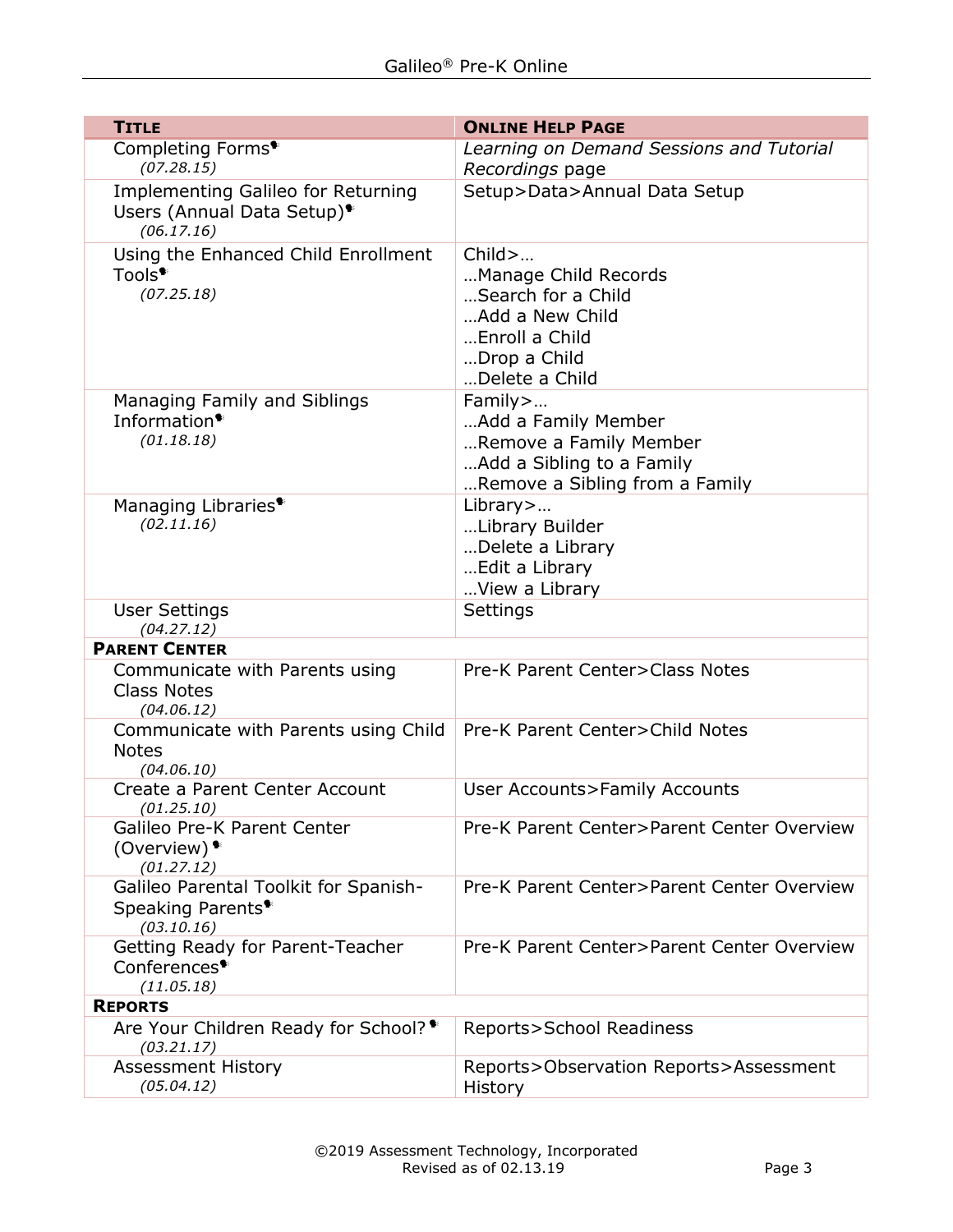| <b>TITLE</b>                                                                         | <b>ONLINE HELP PAGE</b>                                                                                                                   |
|--------------------------------------------------------------------------------------|-------------------------------------------------------------------------------------------------------------------------------------------|
| Determining and Documenting Child's<br>Growth <sup>*</sup><br>(06.09.17)             | Reports>Estimated Growth and Predicted<br>Development                                                                                     |
|                                                                                      | Housed in the Online Reporter online help<br>files on the Reports>Estimated Growth and<br><b>Predicted Development</b>                    |
| Development Profile Reports <sup>●</sup><br>(04.19.17)                               | Reports>Observation Report><br>Development Profiles and Milestones<br>Individual Development Profile<br>Individual Development Milestones |
| Reports Overview for Administrators -<br>Monitoring Tools <sup>*</sup><br>(05.23.17) | <b>Reports&gt;Monitoring Tools</b>                                                                                                        |
| Observational Records <sup>●</sup><br>(02.14.18)                                     | Reports>Observation Reports<br>Class Observation Record<br>Individual Observation Records<br>Milestone Observation Record                 |
| Online Reporter <sup>*</sup><br>(02.28.17)                                           | Housed in the Online Reporter online help<br>files on the About Online Reporter page                                                      |
| Outcomes Analysis Report <sup>*</sup><br>(02.24.15)                                  | Reports>Observation Reports><br>Outcomes Analysis<br>Outcomes Analysis Report Interpretation                                              |
| Progress Reports <sup>●</sup><br>(05.03.18)                                          | Reports>Observation Reports><br>Individual Progress Reports<br>Progress Reports                                                           |
| <b>Help</b>                                                                          |                                                                                                                                           |
| Using the Online Help Files<br>(12.19.17)                                            | Help and Assistance<br>Galileo's Tech Support page                                                                                        |

The following videos are available on ATI's You Tube channel.

- *An Introduction to Assessment Using Galileo Pre-K Online (02.08.13)*
- *An Overview of Galileo Pre-K Online (05.10.16)*
- *Galileo Pre-K Online Innovations Supporting School Readiness in Head Start (06.11.13)*
- *Introduction to ATI's Inter-rater Reliability Professional Development Series\* (12.06.17)*
- *Introduction to Galileo Pre-K Online Curriculum (01.08.13)*